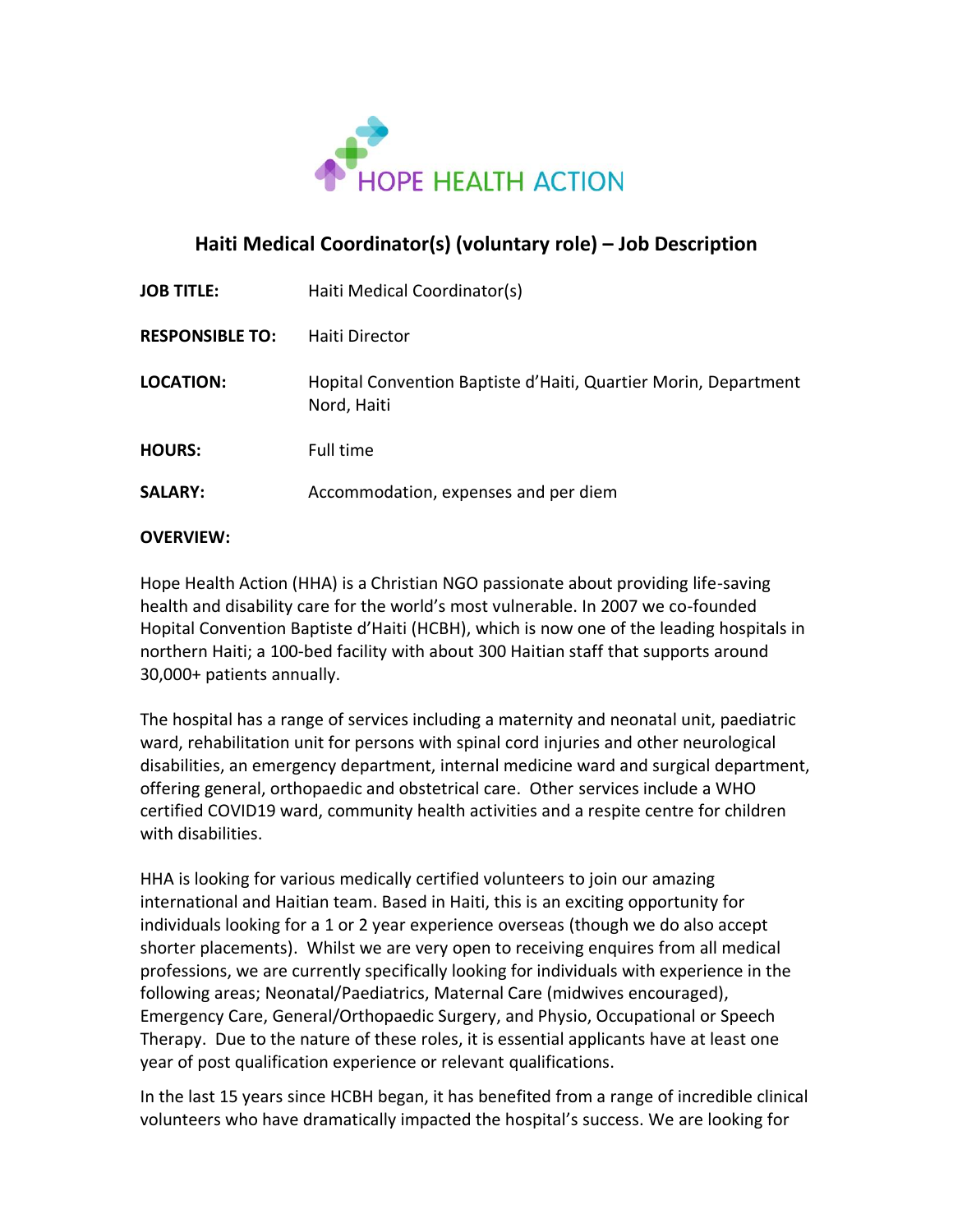individuals passionate about using their gifts to draw alongside our local team, helping to equip and empower sustainable Haitian led healthcare. These roles will have a huge impact on our life-saving and life-transforming services across northern Haiti. Individuals will have the opportunity to join a friendly and passionate team within Haiti, whilst also learning from HHA's wider team and receiving direct personal support from experienced medical professionals with international development expertise.

## **RESPONSIBILITIES**

### **Medical Training & Mentorship**

HHA is passionate about equipping and empowering sustainable, Haitian led care. Our medical roles will include providing training and mentorship to the hospital's Haitian team, based on needs identified by the Haiti staff and HHA health consultants. This is typically done through hands-on clinical care\* and ward rounds, specific training sessions outside of a clinical environment, participation in team meetings and 1:1 support/mentorship, assisting external training through our telehealth project with other international partners/hospitals. These activities will enable us to develop tools and training programmes to aid better care (protocols, systems and processes etc.)

\*Some of the medical roles will require more hands-on patient care than others, depending on the specific service and availability of local medical professionals.

#### **Service Improvements**

This will include:

- Working with the leaders of these services, providing leadership, management support/training
- Carrying out needs assessments and recommendations for improved patient care
- Supporting HHA in a number of identified service improvements in the corresponding departments. These are typically focused interventions like the introduction of monthly mortality reviews to aid improved patient outcomes or the introduction of a new piece of equipment (e.g. CPAP).
- Supporting improved data collection and monitoring and evaluation tools to aid review of service improvements in collaboration with other HHA team members
- Identifying new service improvements with clear SMART objectives and measurable KPIs.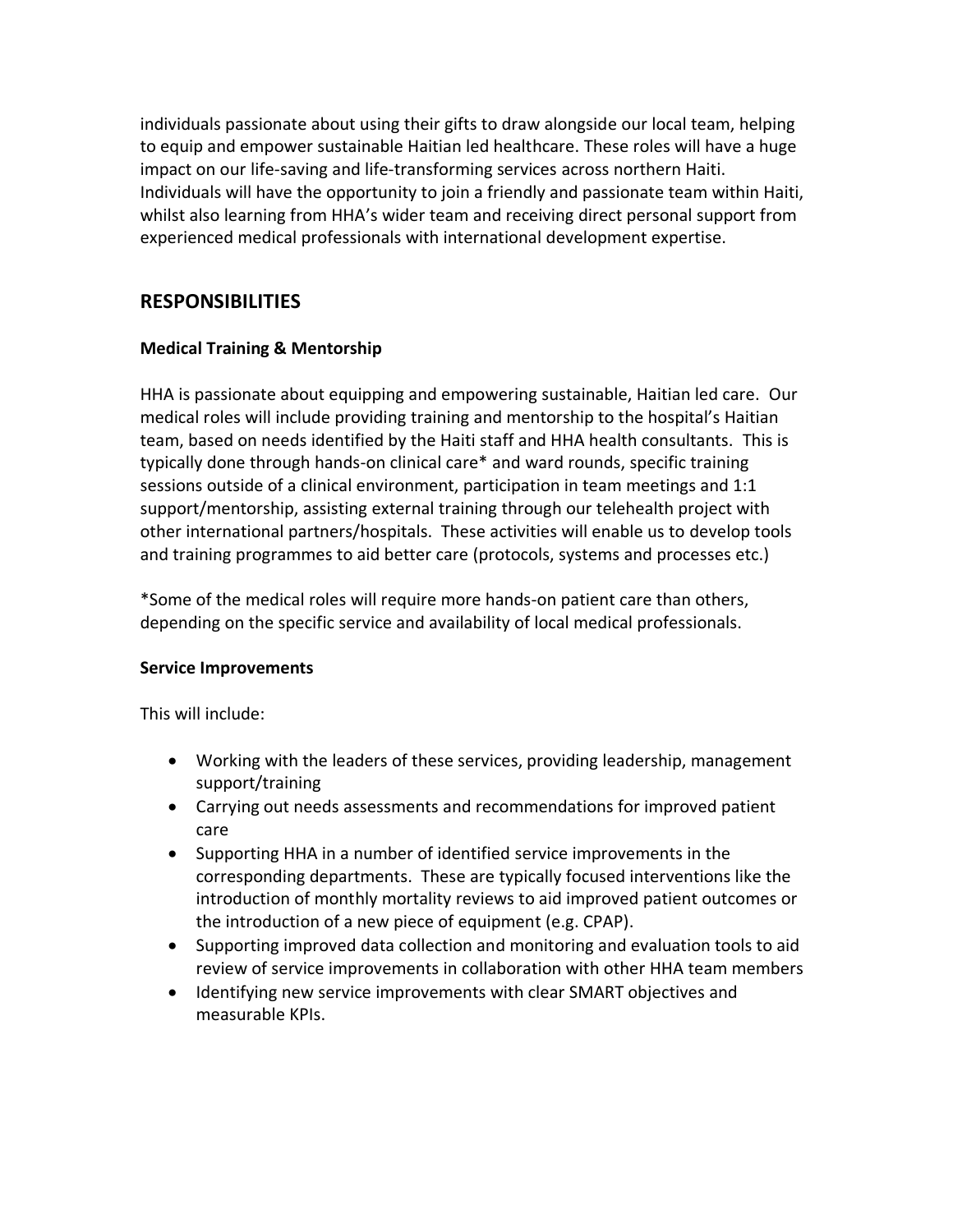#### **Project Management**

This will include:

- Providing operational and logistical support within the department. For instance, helping with the procurement of new medical equipment and supplies for the service
- Supporting the broader vision and strategy of the whole HHA team. For instance, helping HHA's senior team identify future goals and opportunities for the service and aiding HHA's fundraising team with specific support on grant bids and communications for donors

#### **Other**

Whilst the above responsibilities set out some of the core roles and responsibilities typical to our medical placements, applicants will need a flexible and open approach to work in Haiti. We have a small but supportive international team on the ground who will often need to provide support to each other on a range of diverse activities. We also appreciate that aside from medical qualifications, clinical volunteers will likely come with other expertise and experience which may well be useful in this environment.

| <b>PROFFESSIONAL</b>              | <b>ESSENTIAL</b> | <b>DESIRABLE</b> |
|-----------------------------------|------------------|------------------|
| <b>REQUIREMENTS</b>               |                  |                  |
| Relevant experience or            |                  |                  |
| qualifications working in the     | X                |                  |
| applicable medical department     |                  |                  |
| Fluent in English and willingness |                  |                  |
| to learn Haitian Creole (basic    | X                |                  |
| French is desirable)              |                  |                  |
| Previous Project Management       |                  |                  |
| experience or relevant            |                  | X                |
| leadership qualities              |                  |                  |
| Good IT skills                    | X                |                  |
| Previous experience working in    |                  | X                |
| developing countries              |                  |                  |
| Experience living or working in a |                  | X                |
| foreign culture                   |                  |                  |
| <b>PERSONAL</b>                   | <b>ESSENTIAL</b> | <b>DESIRABLE</b> |
| <b>REQUIREMENTS</b>               |                  |                  |
| Hard-working and flexible in      |                  |                  |
| working hours (including anti-    | X                |                  |
| social hours)                     |                  |                  |
| Open-minded and willing to        | X                |                  |
| learn                             |                  |                  |
| Sensitive and able to work with   |                  |                  |
| people of different faiths and    | X                |                  |